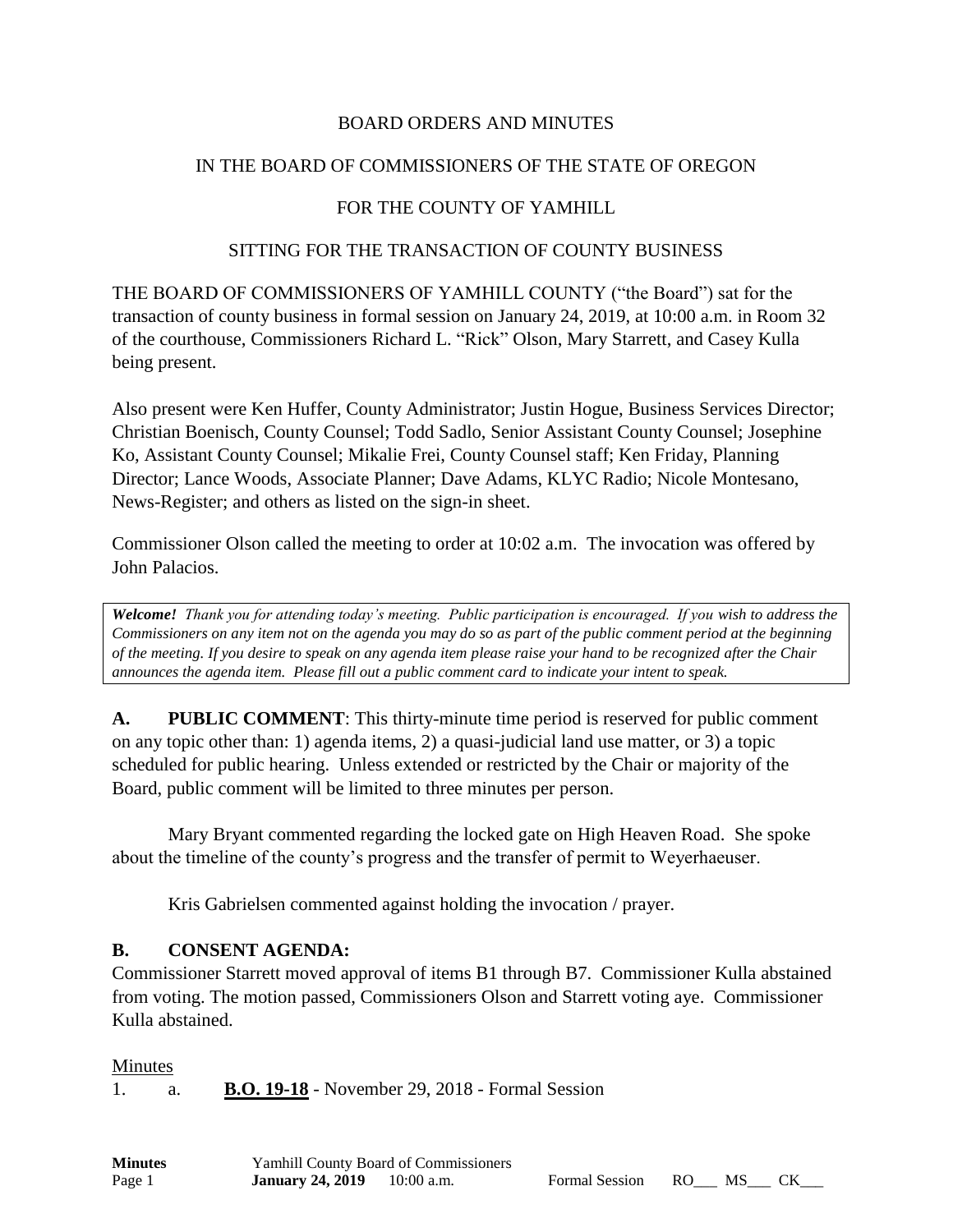# Contracts/Grants

2. **B.O. 19-19** - Approval of an inter-governmental agreement between Yamhill County Community Corrections and the Department of Corrections (DOC) #5783 to pay the cost of a one-time, 9-month duration DOC Program Analysis of the current DOC information system in the amount of \$2,395, through December 31, 2019.

3. **B.O. 19-20** - Approval of declaring Tax Lot  $#R4416DC00502$ , located at 1235 NE  $14<sup>th</sup>$ Street, McMinnville, OR and all improvements thereon (the "Property") to be surplus property and authorizing the execution of a purchase and sale agreement for the sale of the Property to the Yamhill County Mission, an Oregon public benefit corporation, in the amount of \$10,591.31, plus closing costs and fees.

4. **B.O. 19-21** - Approval of declaring the following tax lots: (i) #R6701DB 07600, located at 210 Ash Street, Willamina, OR 97396, (ii) #R4317AD 01400, located at 303 2nd Street, Dayton, OR 97114, (iii) #R4307BA 04500, located at 954 E. 5<sup>th</sup> Street, Lafayette, OR 97127, (iv) #R4317CC 01028 located, at 1130 Church Street, Dayton, OR 97114 and all improvements located thereon (the "Properties"), to be surplus property and authorizing the execution of purchase and sale agreements for the sale of the Properties to the Yamhill County Affordable Housing Corporation, a public benefit corporation under the Oregon Nonprofit Corporation Act, in the amounts to be negotiated between the parties, plus closing costs and fees.

# **Policy**

5. **B.O. 19-22** - Approval of amending the Yamhill County Investment Policy changing Section 5.c.iii Standards of Care from five to seven voting members and from three citizens to five.

# **Committees**

6. **B.O. 19-23** - Approval of the appointment of Kris Bledsoe, Diane Edwards and Jim Schlotfeldt to the Investment Committee for a three-year term through August 6, 2022.

7. **B.O. 19-24** - Approval of the re-appointment of Phillip Griffin to the HAYC Board of Commissioners for a five-year term to expire December 31, 2023.

# **C. OLD BUSINESS:** None.

# **D. NON-CONSENT AGENDA ITEMS OTHER TOPICS FOR DISCUSSION: (Add to consent agenda or leave off)**

1. **B.O. 19-25** - Discussion and consideration of an Inclusivity Proclamation.

Susan Meredith commented the proposed use of the word "unborn" in the proclamation is unnecessary due to an unborn child already being part of a woman's body and therefore included by default in any inclusivity proclamation.

Joni Zimmerman commented in support of the language provided by Commissioner Kulla and rejected the language submitted by Commissioner Starrett.

| <b>Minutes</b> |                         | <b>Yamhill County Board of Commissioners</b> |                      |  |  |
|----------------|-------------------------|----------------------------------------------|----------------------|--|--|
| Page 2         | <b>January 24, 2019</b> | $10:00$ a.m.                                 | Formal Session RO MS |  |  |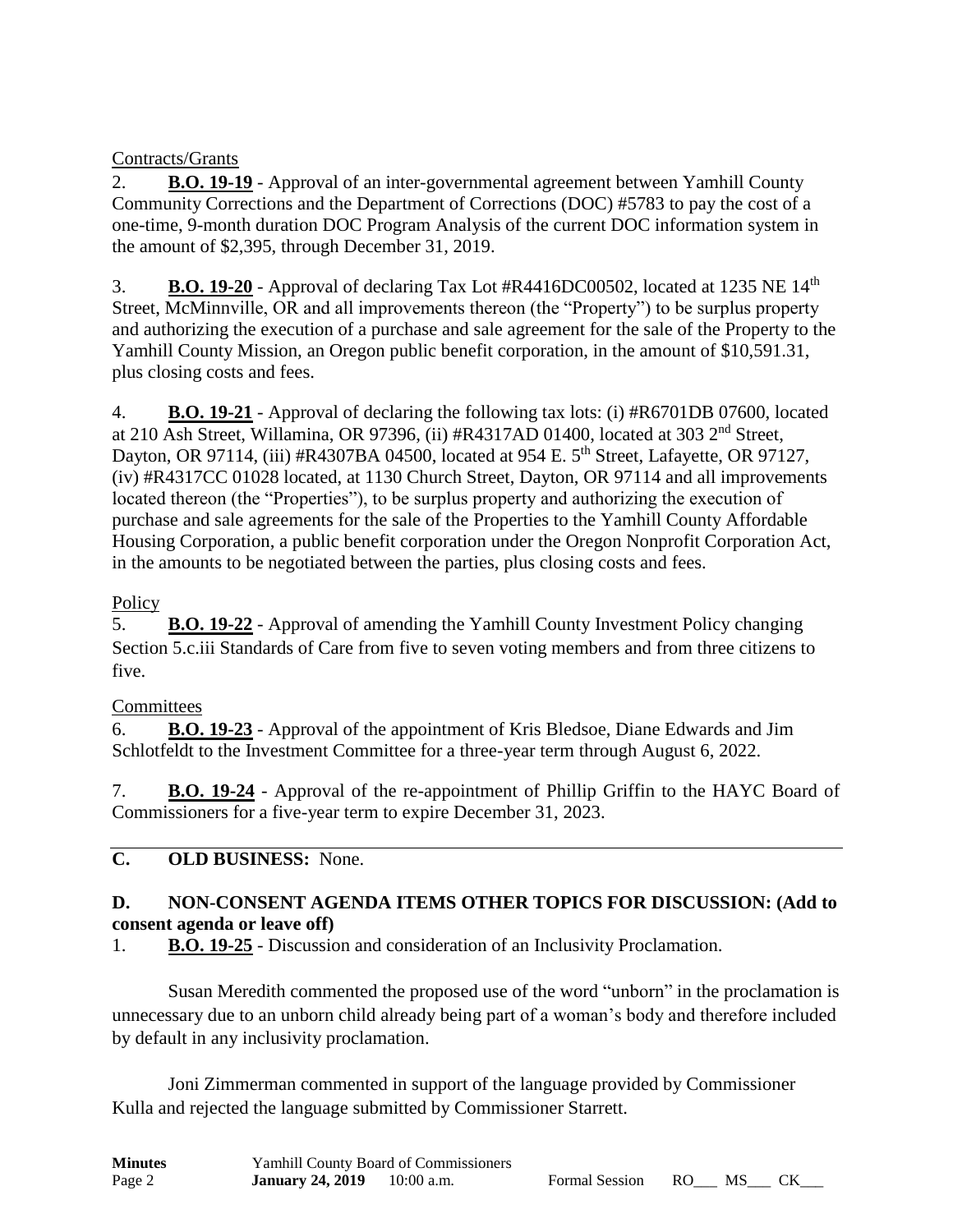Susan Delventhal's comments reflected support of Commissioner Kulla's proclamation. Written testimony was submitted. Audio recording difficulty.

Tanya Thomkins' comments reflected support of Commissioner Kulla's proclamation. Written testimony was submitted. Audio recording difficulty.

John Peterson's comments reflected support of Commissioner Kullas's proclamation and spoke regarding the optics of the proclamation language. Audio recording difficulty.

Commissioner Kulla moved to approve the original draft with changes made by county counsel. Commissioner Starrett asked Commissioner Kulla to provide the designations of people he would like removed. Commissioner Kulla clarified his motion to approve the Inclusivity Proclamation as written, removing the language with reference to preborn. Mr. Boenisch asked Commissioner Kulla to rescind his previous motion. Commissioner Kulla rescinded both previous motions and moved to approve the Inclusivity Proclamation with the change of removing the word "preborn". Commissioner Starrett commented on the variety of county programs that support women and families, both pre and post-natal. She noted that pregnant women and their unborn babies should fall under the list of vulnerable constituents. Commissioner Olson stated he was against including the word "preborn" based on federal and state law abortion protections. Commissioner Starrett responded saying that the county continues to advocate for the unborn through various prenatal programs and does not put the county at risk with federal or state laws. Commissioner Kulla read a comment from HHS stating that the use of "unborn" or "preborn" may indicate a policy position that isn't inclusive to the community or may not be in line with trauma informed practices.

Commissioner Olson read Resolution 19-01-21-1 in its entirety with changes approved by county counsel, however striking the word "preborn". The motion passed, Commissioners Olson and Kulla voting aye, Commissioner Starrett voting nay.

### **E. PUBLIC HEARINGS:**

1. Docket #SDR-28-18: An appeal of the Planning Commission's approval for a winery and tasting room within an existing structure (converted horse barn/arena), on a parcel with at least 15 acres of vineyard planted on-site. Applicant: SANDAN, LLC (dba Abbey Road Farms).

Commissioner Olson opened the public hearing at 10:46 a.m.

There were no abstentions by the Board. There were no objections by the party's jurisdiction for the Board to hear the matter. There were no ex-parte contacts or site visits reported by the Board. Ken Friday read the raise-it-or waive it rule and other statements required by ORS 197.763.

Staff Report: Lance Woods provided the staff report describing the applicant's proposal.

| <b>Minutes</b> | <b>Yamhill County Board of Commissioners</b> |              |                      |  |  |
|----------------|----------------------------------------------|--------------|----------------------|--|--|
| Page 3         | <b>January 24, 2019</b>                      | $10:00$ a.m. | Formal Session RO MS |  |  |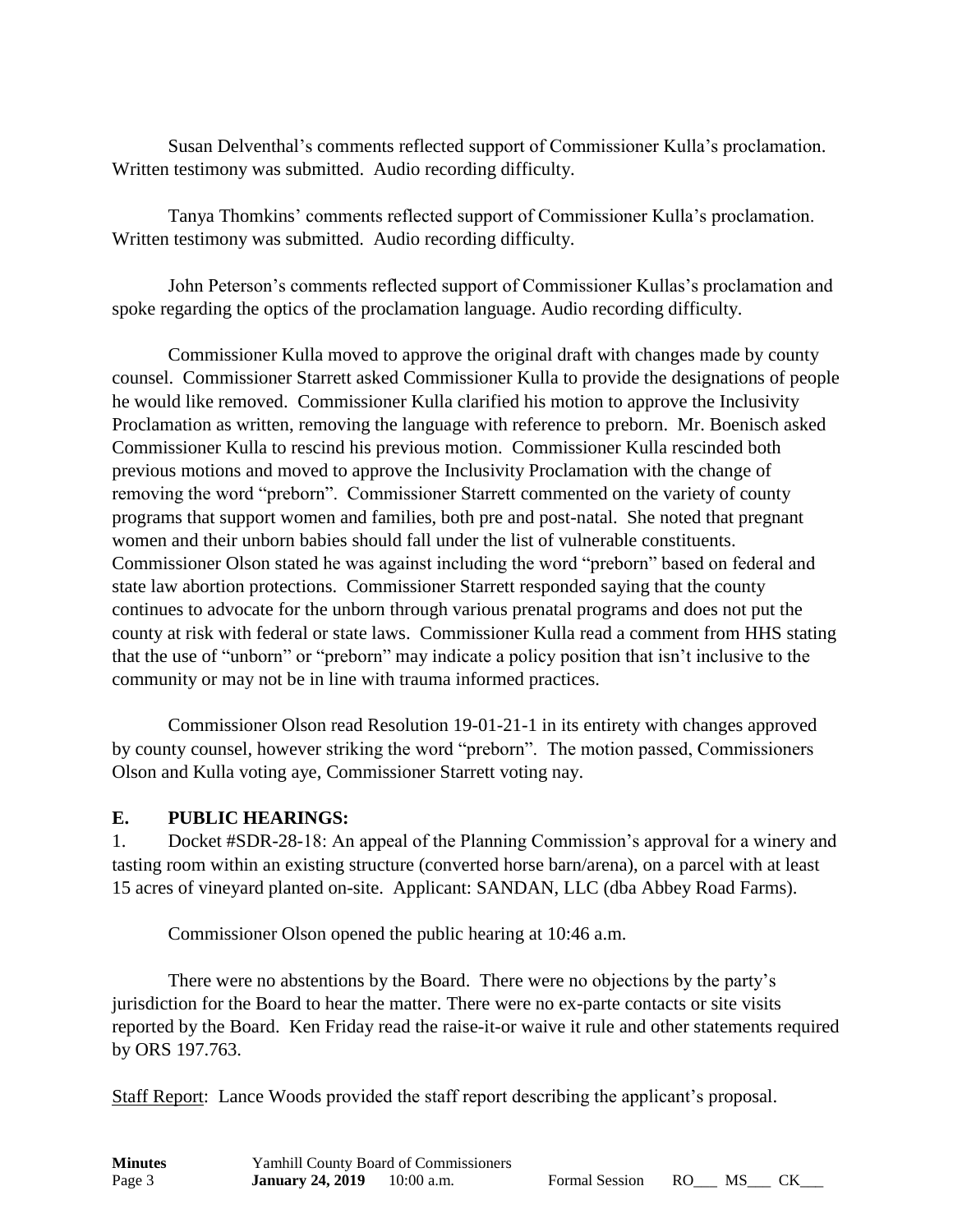Applicant: Elaine Albrich, applicant's legal counsel, gave a visual presentation of the overview of the proposed property site plan. She reported that the applicant has worked to respect the conditions of nearby residents and local building conditions. The winery location is going to be in the same location as an existing horse barn which does not alter the footprint of the existing property layout. She addressed a separate conditional approval for an event center, and restaurant uses that have relocated to Newberg due to the applicant's non-compliance with earlier-imposed conditions. The application before the Board is for a permitted use winery in an EFU location. There were 17 conditions contained in the Planning Commission's letter ensuring that any modifications go back for site review amendments. Ms. Albrich responded to errors in the Planning Commissioner' s decision alleged by the appellant Friends of Yamhill County received shortly before today's hearing. She noted that the appeal filed by Friends did not raise any concerns with the Planning Commission's findings on the site design review criteria. She said they were not properly raised at this point in the appeal and asked that the Board approve the application. Commissioner Starrett questioned Ms. Albrich regarding the appellant's failure to address zoning ordinance section 1101.02 in its appeal. Ms. Albrich responded stating that there was not an alleged error noted in the intent to appeal or standard that the applicant failed to meet.

Opponents: Kathryn Jernstedt, Friends of Yamhill County, spoke in opposition to SDR-28-18. She submitted written testimony and noted that the site design review failed to focus on characteristics of adjoining and surrounding uses such as an event center and the installation of twelve toilets which are not permitted under ag-building code. She stated that language in the conditions should be strengthened by the Planning Commission to avoid interpretations. If they exceed more than five thousand gallons of water per day, they should apply for a water right. She expressed concern that the conditions do not express the specific intent and representations by the applicant and the expansion of private business on high value farmland. She asked the Board to overturn the Planning Commission's decision. The conditions she requested be strengthened are #4 (proof of usage of water) and #6 (septic and waste management).

Public Agency Report: Mr. Woods stated that the response from Public Works found no conflicting interests. The Department of Water Resources responded with the reminder that the applicant would need to establish a water right prior to diverting water for commercial irrigation if more than five thousand gallons per day are required. The Carlton Fire District responded regarding a lack of reference to a water supply in the event of a fire and suggested access improvements to Abbey Road.

Mr. Friday commended the applicant for taking all necessary steps to bring the site into compliance with prior land use approvals.

Rebuttal by Applicant: Elaine Albrich commented on the uniqueness of the property and the preexisting land use approvals which allow overnight stays and events. The applicant is currently preparing applications with the Oregon Water Resources Department for storage of irrigation and use of additional ground water. Ms. Albrich noted a long-term plan would be to collect rainwater to fill a fire suppression pond. Commissioner Kulla asked about monitoring onsite

| <b>Minutes</b> | Yamhill County Board of Commissioners |              |
|----------------|---------------------------------------|--------------|
| Page 4         | <b>January 24, 2019</b>               | $10:00$ a.m. |